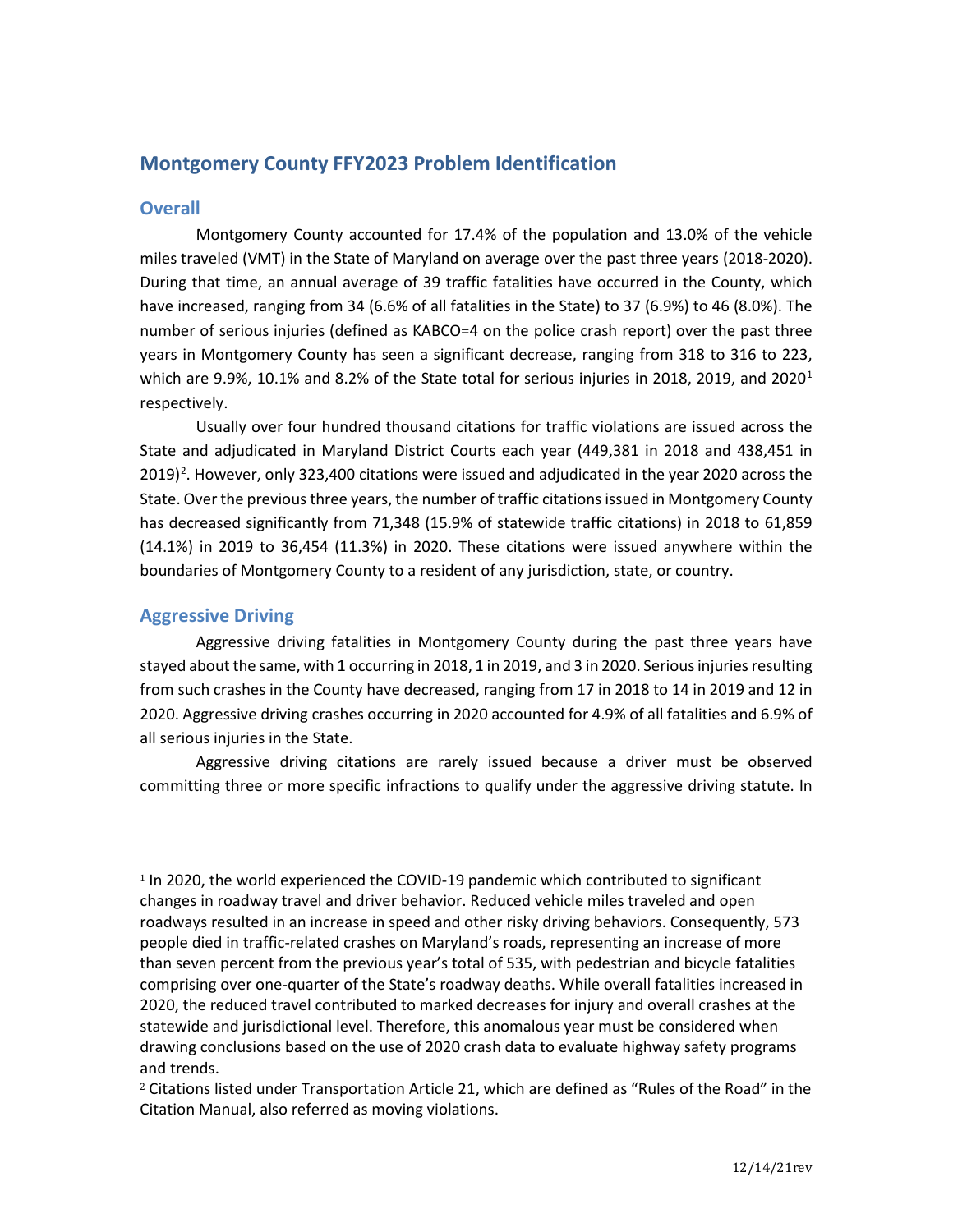Maryland, 793 such citations were issued on average over the past three years. Of those, an average of 85 were issued in Montgomery County (97 in 2018, 86 in 2019, and 71 in 2020).

# **Distracted Driving**

Since 2018, there have been an annual average of about 4 distracted driving fatalities occurring in Montgomery County. In 2020, distracted driving in the County added 5 deaths to the State's distracted driving fatalities, a point on a trend that has remained almost steady over the previous three years (4 in 2018 and 3 in 2019). Serious injuries resulting from distracted driving crashes in the County have oscillated over the past three years, from 166 in 2018 (10.4% of all distracted driving serious injuries in the State) to 181 in 2019 (12.1% of all) to 119 in 2020 (9.8% of all). In 2020, 10.9% of all fatalities and 53.4% of all serious injuries recorded in Montgomery County resulted from distracted driving crashes.

Distracted driving citations issued in Maryland during the past three years have decreased significantly, ranging from 33,655 in 2018 to 33,978 in 2019 and 19,450 in 2020. During the same period, distracted driving citations issued in Montgomery County have steeply decreased, ranging from 5,866 in 2018 to 4,236 in 2019 and 2,588 in 2020. As a proportion of the distracted driving citations issued statewide, those handed out in the County accounted for 17.4% in 2018, 12.5% in 2019 and 13.3% in 2020.

## **Impaired Driving**

Over the past three years, an average of 9 impaired driving fatalities occurred per year in Montgomery County. Fatalities from such crashes have leveled after an increase, ranging from 7 (5.0% of all impaired driving fatalities in Maryland) in 2018 to 10 (6.6% of all) in 2019 to 11 (9.1% of all) in 2020. Serious injuries resulting from such crashes in the County over the same time period have varied, ranging from 53 in 2018 (11.4% of all impaired driving serious injuries in the State) to 33 in 2019 (6.8% of all) to 37 in 2020 (8.3% of all). In 2020, 23.9% of all fatalities and 16.6% of all serious injuries in Montgomery County resulted from impaired driving crashes, compared to 21.1% of all fatalities and 16.4% of all serious injuries from impaired driving crashes occurring throughout the State.

Impaired driving relates to driving while impaired by alcohol and/or drugs or controlled dangerous substances. Several citations may be issued at the point of an encounter with an impaired driver. Therefore, all judicial figures related to impaired driving will be quantified using arrests, not individual citations. Impaired driving arrests have steeply decreased in Maryland over the past three years, from 18,403 in 2018 to 18,279 in 2019 to 13,651 in 2020. During the same period, impaired driving arrests have decreased significantly in Montgomery County, ranging from 3,435 in 2018 to 3,254 in 2019 to 1,961 in 2020. As a proportion of impaired driving arrests in the State, the number of impaired driving arrests in the County accounted for 18.7% in 2018, 17.8% in 2019, and 14.4% in 2020. Of the impaired arrests in the County in 2020, 1.6% were of older drivers (ages 65+) while 3.5% were of younger drivers (ages 16-20).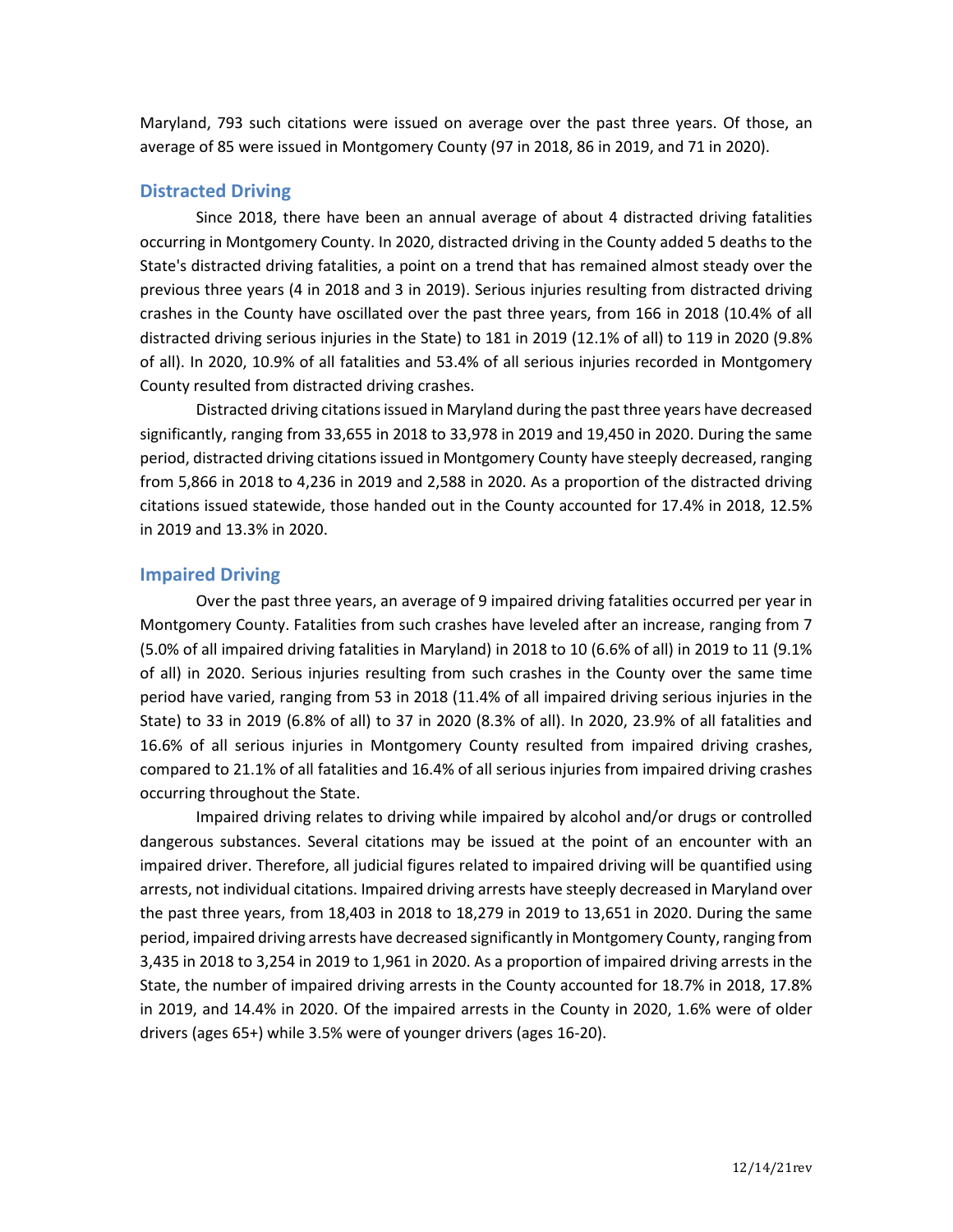### **Speeding**

During the past three years, Montgomery County averaged 3 speeding related fatalities per year, which have remained relatively constant over that time: 3 in 2018, 2 in 2019 and 3 in 2020. Serious injuries resulting from such crashes in the County over the past three years have declined, ranging from 34 in 2018 to 30 in 2019 and 22 in 2020. In 2020, 2.7% of statewide speeding related fatalities and 7.4% of statewide speeding related serious injuries resulted from crashes in Montgomery County. Over the same year, 6.5% of all fatalities and 9.9% of all serious injuries recorded in Montgomery County were the result of crashes involving driving speed.

Speeding citations are very common even though those adjudicated through the District Court do not include automated enforcement. Speeding citations issued in Montgomery County have steeply decreased over the past three years, with 22,858 (11.7% of statewide speeding citations), 19,402 (10.6% of statewide), and 13,597 (9.0% of all) issued in 2018, 2019, and 2020, respectively. Statewide speeding citations have also steeply decreased over the same three years: 195,649, 182,213, and 151,419. Speeding citations comprised 37.3% of all Montgomery County citations in 2020.

#### **Non-motorists**

Non-motorists are defined here as pedestrians (on foot) and bicyclists. Pedestrian fatalities in Montgomery County have stayed about the same over the previous three years, from 15 (2018) to 14 (2019) to 15 (2020), while serious injuries have varied, ranging from 58 (2018) to 67 (2019) to 32 (2020). The occurrence of bicyclist fatalities in Montgomery County has remained almost steady, with 1 in 2018, 1 in 2019, and 2 in 2020, while serious injuries to bicyclists have been alternating, ranging from 12 in 2018 to 14 in 2019 to 10 in 2020.

Very few non-motorist citations are issued throughout the State, to either the pedestrian or the motor vehicle driver. Typically, more violations are issued to drivers, and in Montgomery County 225 were issued to drivers against pedestrians or bicyclists in 2020, while 30 were issued to pedestrians or bicyclists that year. As a proportion of statewide totals (933 and 235), those numbers represent 24.1% and 12.8%, respectively, in 2020.

### **Motorcycles**

Motorcycle rider fatalities have remained almost steady over the past three years in Montgomery County, ranging from 4 (2018) to 5 (2019) to 5 (2020). Serious injuries to motorcyclists have oscillated, ranging from 17 (2018) to 23 (2019) to 15 (2020). The 2020 figures account for 6.4% of motorcycle rider fatalities and 4.8% of rider serious injuries that occurred in the State.

Maryland has had a universal helmet law in place for several decades, consequently the incidence of unhelmeted motorcyclists involved in a crash is low. The State has averaged 7 unhelmeted motorcycle rider fatalities per year over the past three years, therefore, unhelmeted motorcycle fatalities in Montgomery County have been uncommon (an average of 0 per year). However, 3 seriously injured riders in Montgomery County were unhelmeted in 2020, which is 3.4% of the State total (compared to 3 in 2018 and 4 in 2019).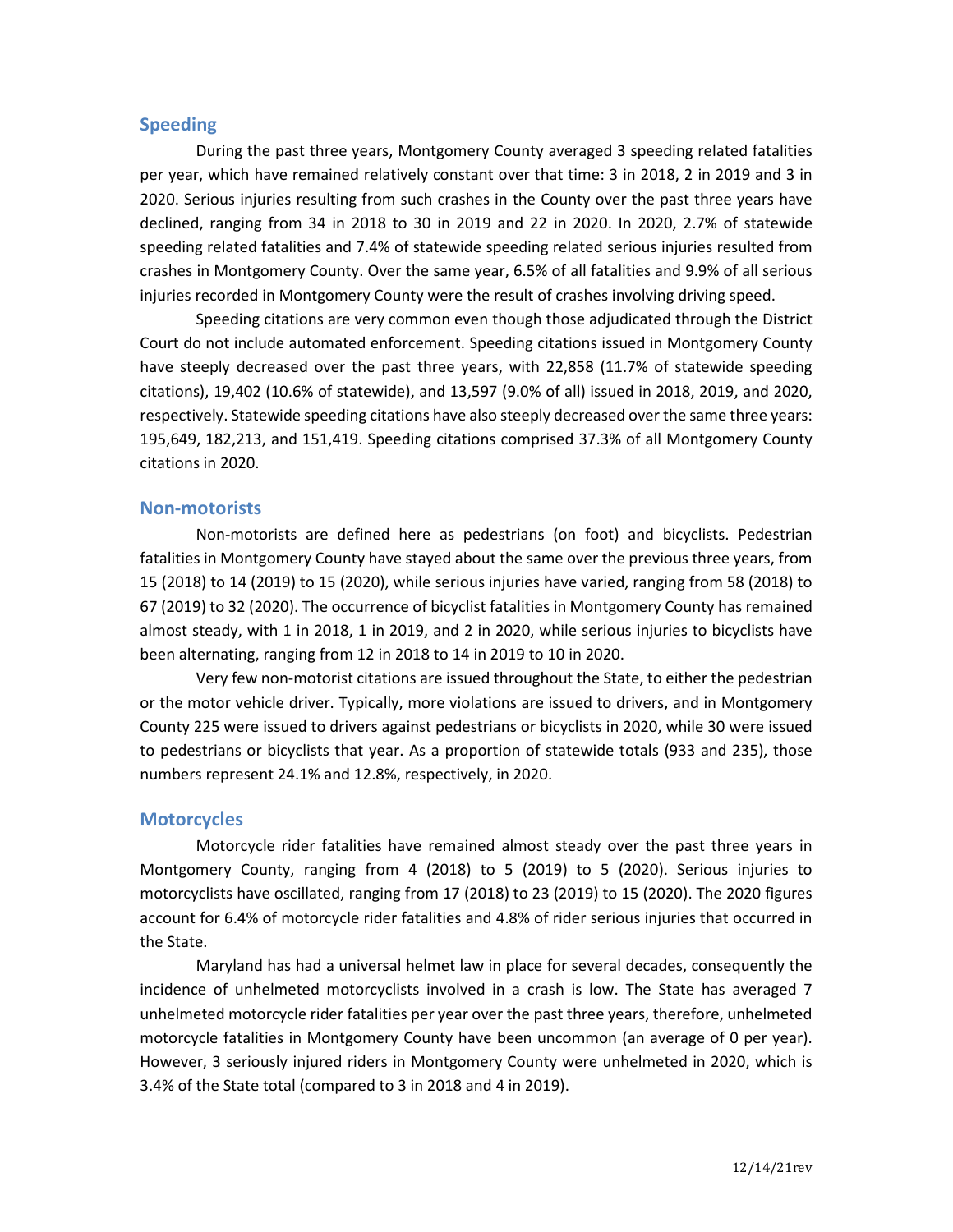## **Older Drivers**

In Maryland, older driver safety programs focus on drivers of age 65 years or older. The data presented here on fatalities and serious injuries include any person involved in a crash with an older driver. Older drivers were involved in crashes that resulted in an average of 94 fatalities in Maryland each year (85 in 2018, 105 in 2019 and 91 in 2020). During that time, serious injuries resulting from these crashes in Maryland have seen a significant decrease, ranging from 518 in 2018 to 512 in 2019 to 381 in 2020. Fatal crashes involving older drivers in Montgomery County averaged 6 over the same period (ranging from 5 in 2018, 9 in 2019 to 4 in 2020). Further, serious injuries resulting from these crashes in the County have steeply decreased, ranging from 65 in 2018, 54 in 2019 to 34 in 2020.

A total of 10,971 citations for moving violations or restraint usage were issued to drivers of age 65+ in Maryland in 2020. Over the past three years, the number of traffic citations issued to older drivers in Montgomery County has steeply decreased from 3,041 (17.7% of those issued statewide) in 2018 to 2,817 (15.9%) in 2019 to 1,269 (11.6%) in 2020.

## **Young Drivers**

In Maryland, young driver safety programs focus on individuals between ages 16 and 20. The data presented here on fatalities and serious injuries include any person involved in a crash with a young driver. Young drivers were involved in crashes that resulted in an average of 52 fatalities in Maryland each year (54 in 2018, 46 in 2019, and 56 in 2020). During that time, serious injuries resulting from these crashes in Maryland have fluctuated, ranging from 384 in 2018 to 407 in 2019 to 345 in 2020. In 2020 there were 4 fatalities involving young drivers in Montgomery County, a number that oscillated over time, with 5 in 2018 and 2 in 2019. Further, serious injuries due to crashes involving younger drivers have been decreasing over the same time period, from 43 in 2018 to 43 in 2019 to 21 in 2020.

A total of 35,236 citations for moving violations or restraint usage were issued to drivers of age 16-20 in Maryland in 2020. Over the past three years, the number of traffic citations issued to younger drivers in Montgomery County has seen a significant decrease: 5,065 (12.1% of those issued statewide), 4,404 (10.7%), and 3,151 (8.9%) in 2018, 2019, and 2020, respectively.

### **Occupant Protection**

An unrestrained occupant is defined as a child under the age of eight not reported to be restrained in a child safety seat (which includes harness and booster seats) or a person over the age of eight not reported as restrained by a seat belt while riding in a passenger vehicle or light truck. Unrestrained occupant fatalities have fluctuated over the past three years in Montgomery County, ranging from 5 (2018) to 1 (2019) to 6 (2020). Serious injuries have been increasing over the same period: 24 (2018) to 24 (2019) to 27 (2020). The 2020 values accounted for 4.7% of the unrestrained fatalities and 7.0% of the unrestrained serious injuries occurring in the State.

In 2020, 16,858 citations were issued statewide for safety equipment violations(including seat belt violations and child safety seat violations), which was a much lower total when compared to the numbers issued in the previous years (27,342 in 2018 and 29,660 in 2019). In Montgomery